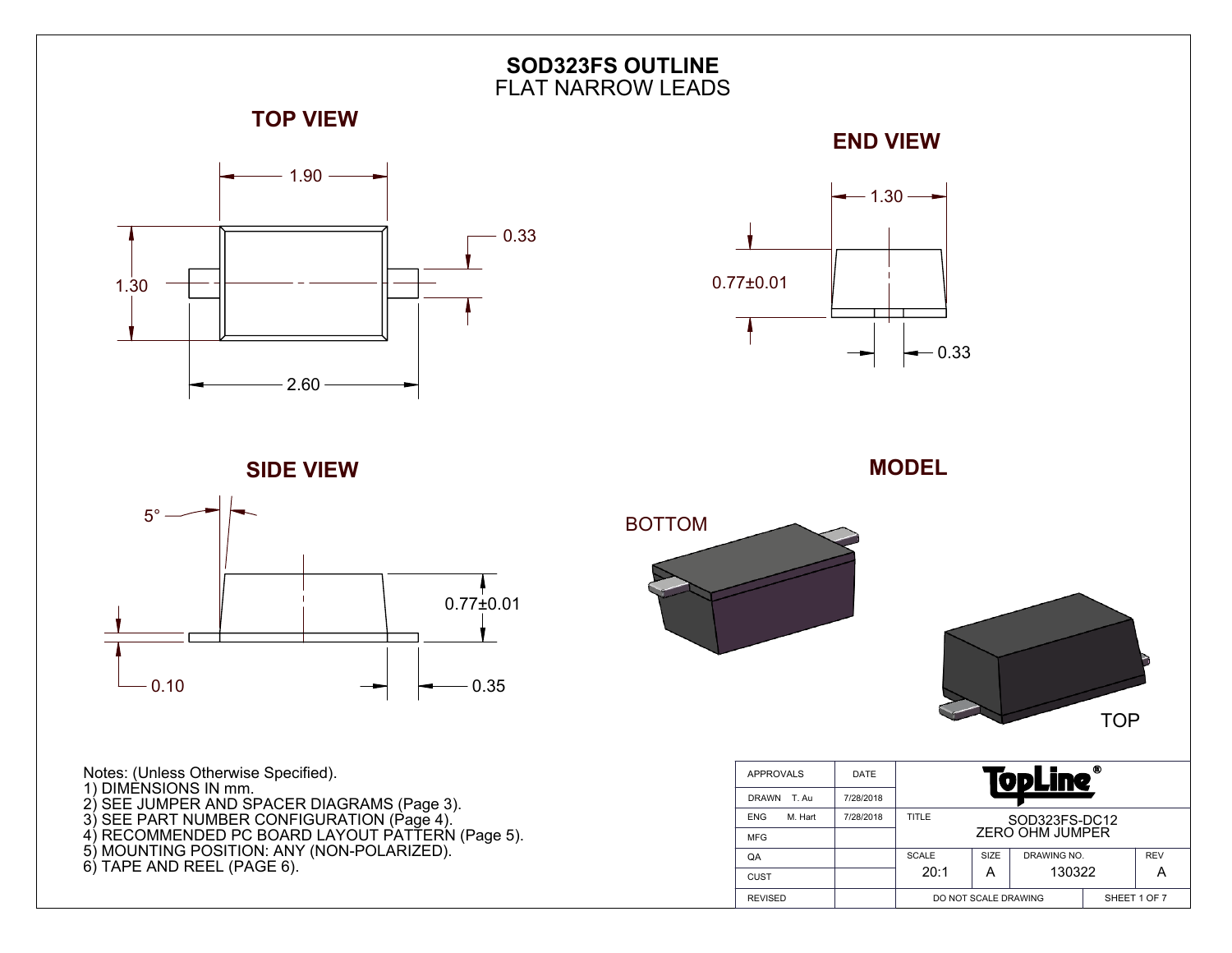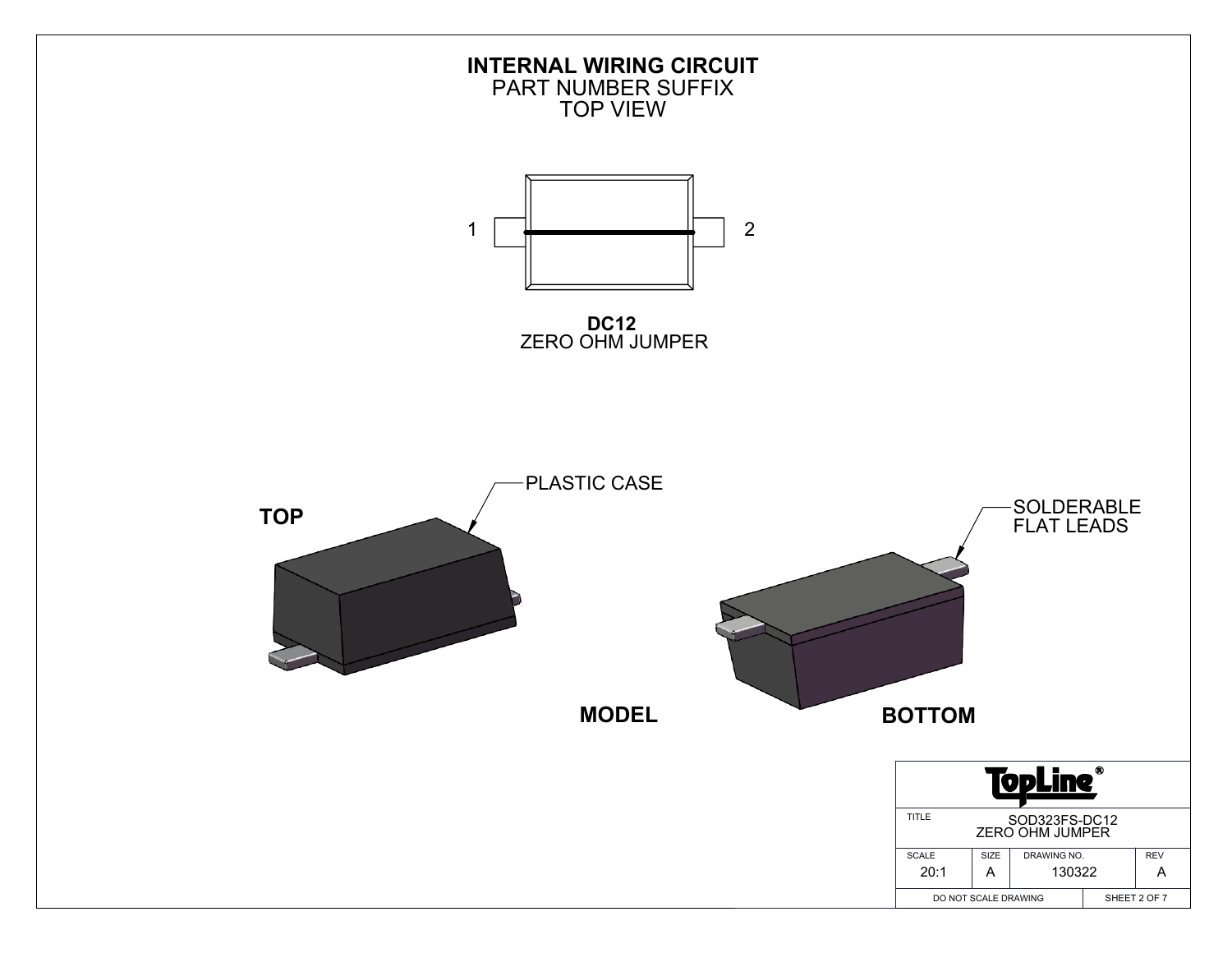

| <b>THERMAL RESISTANCE</b>                                    | <b>PART TYPE</b> |  |  |
|--------------------------------------------------------------|------------------|--|--|
|                                                              | SOD323FS         |  |  |
| JUNCTION TO AMBIENT (Ta=25 $^{\circ}$ ) R <sub>th(i-a)</sub> | $50^{\circ}$ C/W |  |  |

| <b>TEMPERATURE RATING</b>                       |                                     |  |  |  |  |
|-------------------------------------------------|-------------------------------------|--|--|--|--|
| <b>JUNCTION TEMP T.</b>                         | 150 °C                              |  |  |  |  |
| STORAGE TEMP $T_{\text{stq}}$                   | $-65^{\circ}$ C TO 150 $^{\circ}$ C |  |  |  |  |
| PEAK REFLOW TEMP T <sub>reflow</sub> 10 SECONDS | 260 °C                              |  |  |  |  |

| <b>MAXIMUM ELECTRICAL (DC)</b>         | <b>PART TYPE</b> |  |  |
|----------------------------------------|------------------|--|--|
| <b>RATING</b>                          | SOD323FS         |  |  |
| V <sub>R</sub> WORKING VOLTAGE         | 100V             |  |  |
| V <sub>F</sub> FORWARD @ RATED CURRENT | < 0.2V           |  |  |
| I <sub>o</sub> FORWARD CURRENT         | 1.0A             |  |  |
| I <sub>FSM</sub> FORWARD SURGE CURRENT | 15A              |  |  |
| IR REVERSE CURRENT                     | 1.0A             |  |  |
| CJ JUNCTION CAPACITANCE                | 9pF              |  |  |

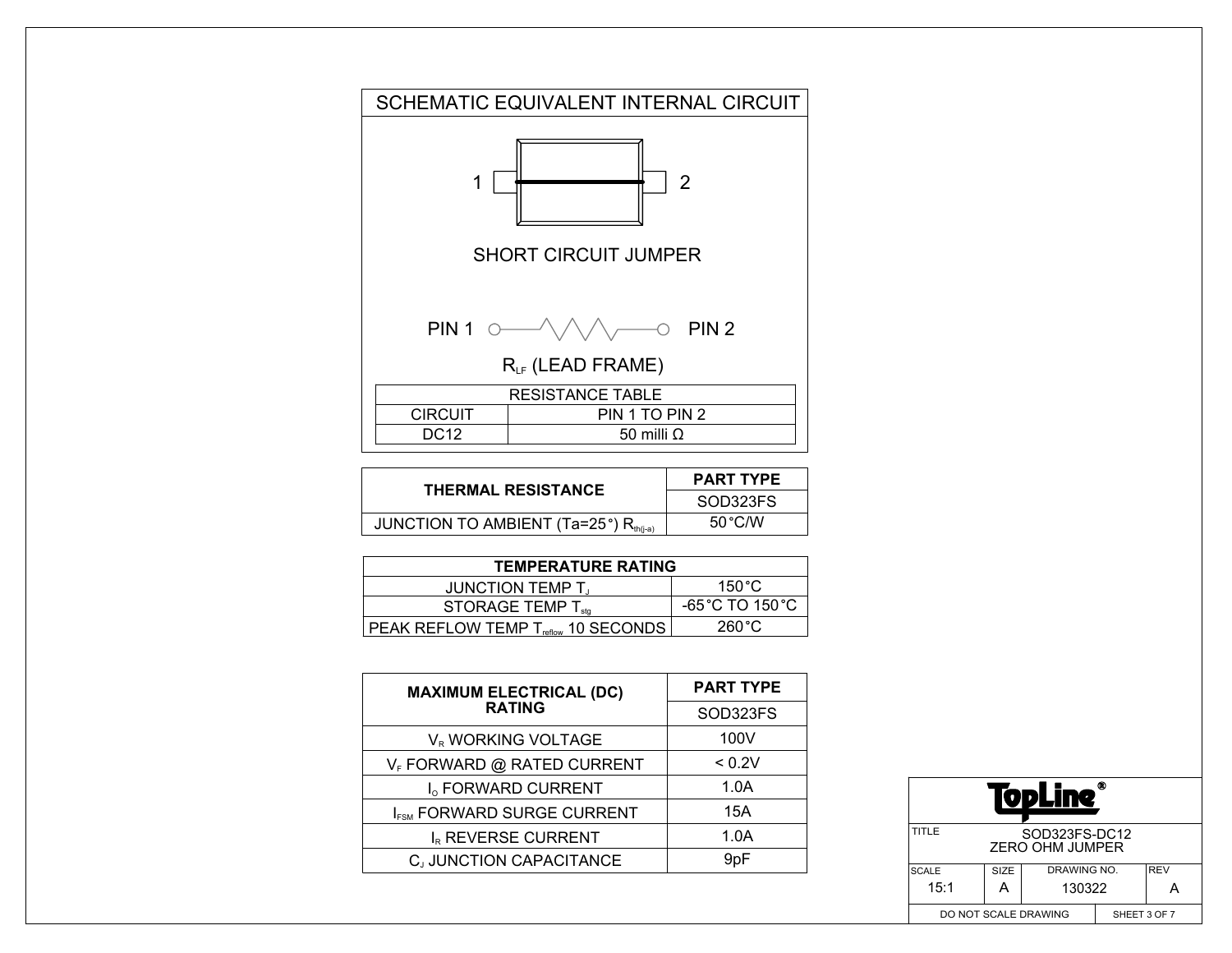## **PART NUMBERING SYSTEM**



| <b>PART NUMBER</b>  | <b>REEL QTY</b> | <b>NOTES</b>         | <b>RoHS</b> | MSL<br><b>LEVEL</b> |     | HALOGEN APPLICATION | TOP<br>MARK |
|---------------------|-----------------|----------------------|-------------|---------------------|-----|---------------------|-------------|
| SOD323FS-E7A-T-DC12 | 3000            | I SHORT CIRCUIT      | YFS         |                     | YES | <b>JUMPER</b>       |             |
| SOD323FS-E4A-T-DC12 | 500             | <b>SHORT CIRCUIT</b> | YFS         |                     | YES | <b>JUMPER</b>       |             |

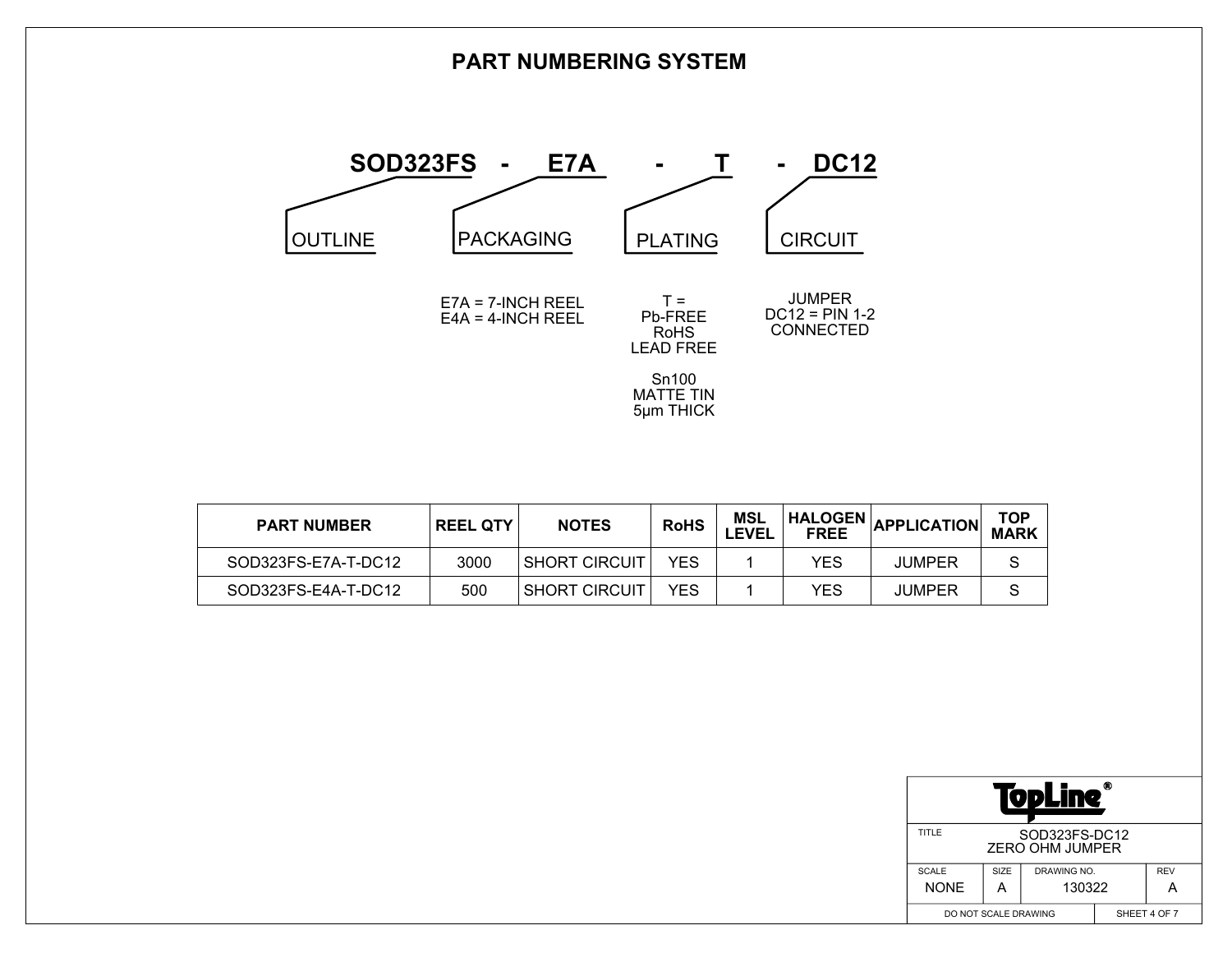

Notes: (Unless Otherwise Specified). 1) DIMENSIONS IN mm. 2) PCB BOARD DIMENSIONS ARE PRESENTED ONLY AS A GUIDELINE. DESIGNERS SHOULD USE THEIR OWN EXPERIENCE WHEN DESIGNING PCB.

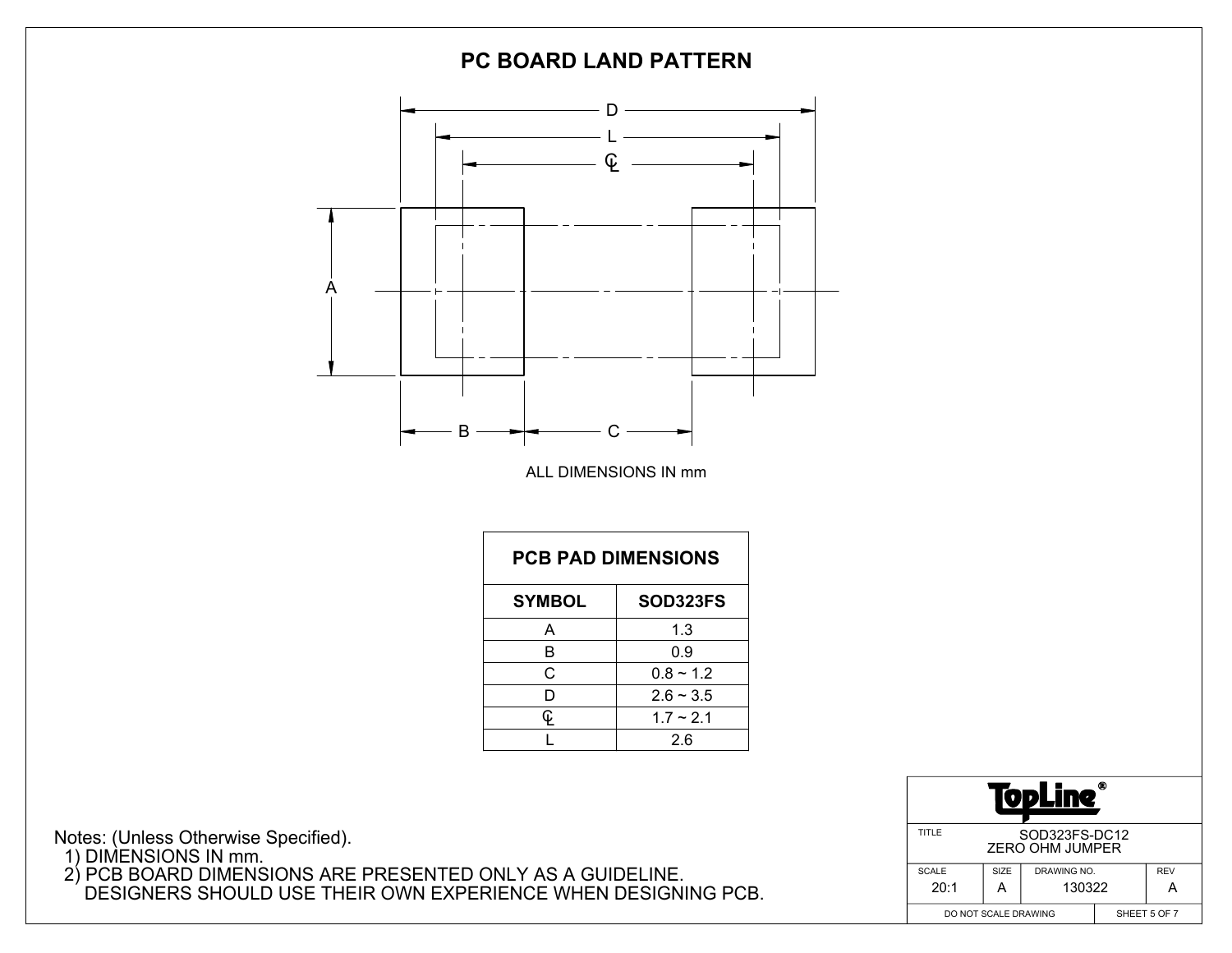